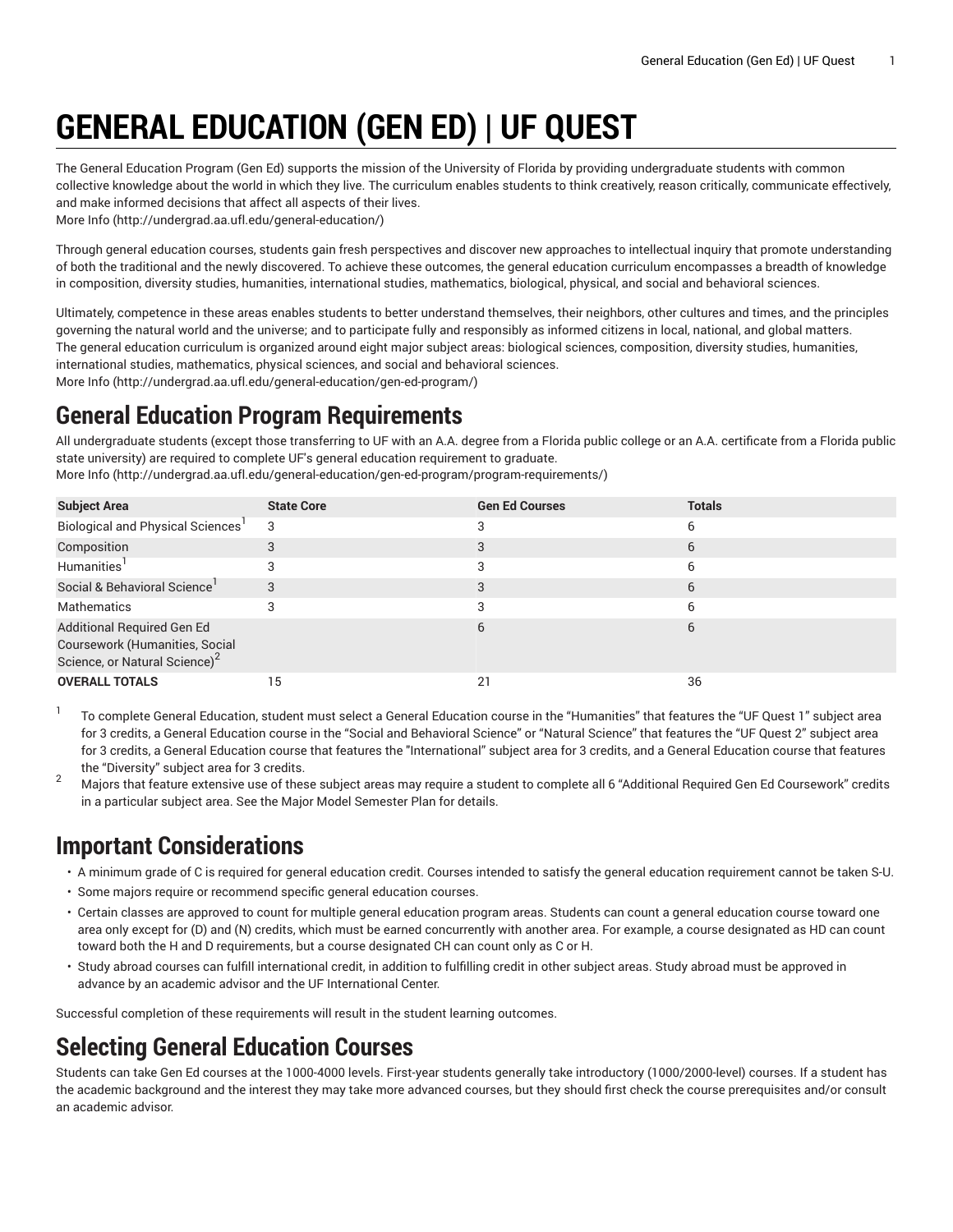# **Applying Incoming Credits to General Education**

AP, IB, AICE, and CLEP credit count toward completion of the general education program requirements. In general, course equivalencies are derived from the course [equivalency](http://catalog.ufl.edu/UGRD/academic-advising/exam-credit/) charts [\(http://catalog.ufl.edu/UGRD/academic-advising/exam-credit/\)](http://catalog.ufl.edu/UGRD/academic-advising/exam-credit/) from the student's year of matriculation at UF.

Acceptable dual enrollment and other transfer credit will fulfill the general education requirements that the same UF course fulfills if the course is equivalent. Courses from Florida public colleges and State University System schools generally adhere to the Statewide Course Numbering System. If the prefix (first three letters) and the last three digits of the course number are the same, then the course is considered equivalent.

If the course does not have a common-numbered equivalent at UF (either because UF does not offer the course or because the transferred course was not taken in the state system), then the student's college needs to evaluate the course to determine whether it fulfills a general education requirement.

[More](http://catalog.ufl.edu/UGRD/academic-advising/exam-credit/#awardofincomingcreditstext) Info [\(http://catalog.ufl.edu/UGRD/academic-advising/exam-credit/#awardofincomingcreditstext](http://catalog.ufl.edu/UGRD/academic-advising/exam-credit/#awardofincomingcreditstext))

### **Objectives and Outcomes**

# **Subject Area Objectives**

[More](http://undergrad.aa.ufl.edu/general-education/gen-ed-program/subject-area-objectives/) Info [\(http://undergrad.aa.ufl.edu/general-education/gen-ed-program/subject-area-objectives/](http://undergrad.aa.ufl.edu/general-education/gen-ed-program/subject-area-objectives/))

### **Biological Sciences**

Biological science courses provide instruction in the basic concepts, theories and terms of the scientific method in the context of the life sciences. Courses focus on major scientific developments and their impacts on society, science and the environment, and the relevant processes that govern biological systems. Students will formulate empirically-testable hypotheses derived from the study of living things, apply logical reasoning skills through scientific criticism and argument, and apply techniques of discovery and critical thinking to evaluate outcomes of experiments.

### **Composition**

Composition courses provide instruction in the methods and conventions of standard written English (i.e. grammar, punctuation, usage) and the techniques that produce effective texts. Composition courses are writing intensive, require multiple drafts submitted to the instructor for feedback prior to final submission, and fulfill 6,000 of the university's 24,000-word writing requirement. Course content must include multiple forms of effective writing, different writing styles, approaches and formats, and methods to adapt writing to different audiences, purposes and contexts. Students are expected learn to organize complex arguments in writing using thesis statements, claims and evidence, and to analyze writing for errors in logic.

### **Diversity**

This designation is always in conjunction with another program area.

In Diversity courses, students examine the historical processes and contemporary experiences characterizing social and cultural differences within the United States. Students engage with diversity as a dynamic concept related to human differences and their intersections, such as (but not limited to) race, gender identity, class, ethnicity, religion, age, sexual orientation, and (dis)abilities. Students critically analyze and evaluate how social inequities are constructed and affect the opportunities and constraints across the US population. Students analyze and reflect on the ways in which cultures and beliefs mediate their own and other people's understandings of themselves and an increasingly diverse U.S. society.

### **Humanities**

Humanities courses provide instruction in the history, key themes, principles, terminology, and theory or methodologies used within a humanities discipline or the humanities in general. Students will learn to identify and to analyze the key elements, biases and influences that shape thought. These courses emphasize clear and effective analysis and approach issues and problems from multiple perspectives.

### **International**

This designation is always in conjunction with another program area.

International courses promote the development of students' global and intercultural awareness. Students examine the cultural, economic, geographic, historical, political, and/or social experiences and processes that characterize the contemporary world, and thereby comprehend the trends, challenges, and opportunities that affect communities around the world. Students analyze and reflect on the ways in which cultural, economic, political, and/or social systems and beliefs mediate their own and other people's understanding of an increasingly connected world.

### **Mathematics**

Courses in mathematics provide instruction in computational strategies in fundamental mathematics including at least one of the following: solving equations and inequalities, logic, statistics, algebra, trigonometry, inductive and deductive reasoning. These courses include reasoning in abstract mathematical systems, formulating mathematical models and arguments, using mathematical models to solve problems and applying mathematical concepts effectively to real-world situations.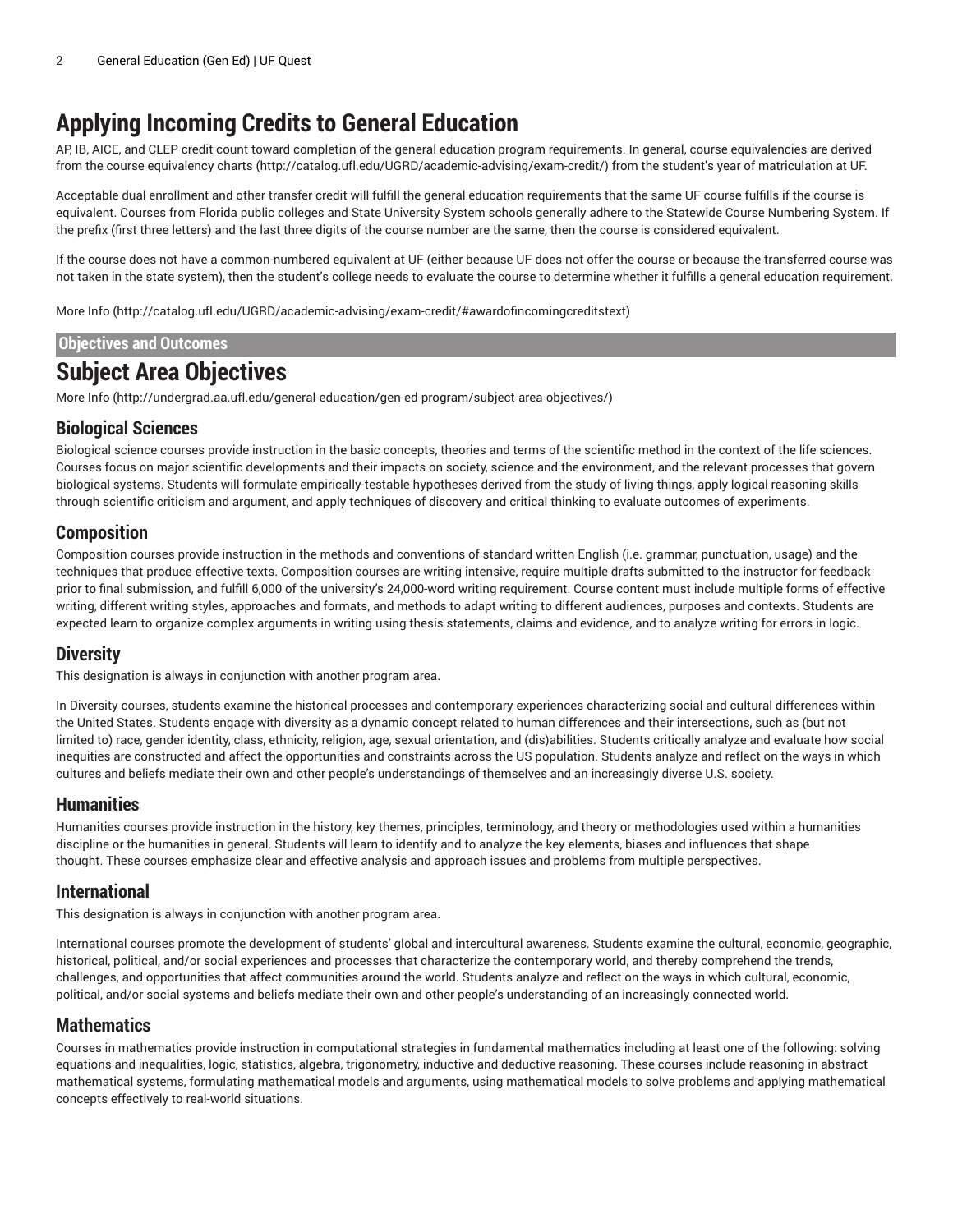### **Physical Sciences**

Physical science courses provide instruction in the basic concepts, theories and terms of the scientific method in the context of the physical sciences. Courses focus on major scientific developments and their impacts on society, science and the environment, and the relevant processes that govern physical systems. Students will formulate empirically-testable hypotheses derived from the study of physical processes, apply logical reasoning skills through scientific criticism and argument, and apply techniques of discovery and critical thinking to evaluate outcomes of experiments.

### **Social and Behavioral Sciences**

Social and behavioral science courses provide instruction in the history, key themes, principles, terminology, and underlying theory or methodologies used in the social and behavioral sciences. Students will learn to identify, describe and explain social institutions, structures or processes. These courses emphasize the effective application of accepted problem-solving techniques. Students will apply formal and informal qualitative or quantitative analysis to examine the processes and means by which individuals make personal and group decisions, as well as the evaluation of opinions, outcomes or human behavior. Students are expected to assess and analyze ethical perspectives in individual and societal decisions.

# **Student Learning Outcomes (SLOs)**

### **Content and Skills**

#### **Content**

Students demonstrate competence in the terminology, concepts, theories, and methodologies used within the discipline.

#### **Communication**

Students communicate knowledge, ideas, and reasoning clearly and effectively in written and oral forms appropriate to the discipline.

#### **Critical Thinking**

Students analyze information carefully and logically from multiple perspectives, using discipline-specific methods, and develop reasoned solutions to problems.

#### **State Core Gen Ed Courses**

[More](http://undergrad.aa.ufl.edu/general-education/gen-ed-program/state-gen-ed-core/) Info [\(http://undergrad.aa.ufl.edu/general-education/gen-ed-program/state-gen-ed-core/](http://undergrad.aa.ufl.edu/general-education/gen-ed-program/state-gen-ed-core/))

# **State Core Gen Ed Biological and Physical Sciences Courses**

*BSC X085 not offered at UF, but may be transferred in from a Florida public institution.*

| Code             | Title                                                     | <b>Credits</b> |
|------------------|-----------------------------------------------------------|----------------|
| AST 1002         | Discovering the Universe (P)                              | 3              |
| AST 3018         | Astronomy and Astrophysics 1 (P)                          | 3              |
| AST 3019         | Astronomy and Astrophysics 2 (P)                          | 3              |
| <b>BOT 2011C</b> | Plant Diversity (B)                                       |                |
| <b>BSC 2005</b>  | <b>Biological Sciences (B)</b>                            | 3              |
| <b>BSC 2010</b>  | Integrated Principles of Biology 1 (B)                    | 3              |
| CHM 1020         | Chemistry for the Liberal Arts (P)                        | 3              |
| <b>CHM 2045</b>  | General Chemistry 1 (P)                                   | 3              |
| CHM 2046         | General Chemistry 2 (P)                                   | 3              |
| <b>CHM 2051</b>  | Honors General Chemistry 2 (P)                            | 3              |
| CHM 2096         | Chemistry for Engineers 2 (P)                             | 3              |
| <b>ESC 1000</b>  | Introduction to Earth Science (P)                         | 3              |
| <b>EVR 2001</b>  | Introduction to Environmental Science (B or P, also GE-N) |                |
| <b>PHY 2020</b>  | Introduction to Principles of Physics (P)                 | 3              |
| <b>PHY 2048</b>  | Physics with Calculus 1 (P)                               | 3              |
| PHY 2049         | Physics with Calculus 2 (P)                               | 3              |
| PHY 2053         | Physics 1 (P)                                             |                |
| <b>PHY 2054</b>  | Physics 2 (P)                                             | 4              |

# **State Core Gen Ed Composition Courses**

| Code            | Title                                           | <b>Credits</b> |
|-----------------|-------------------------------------------------|----------------|
| <b>ENC 1101</b> | <b>Expository and Argumentative Writing</b>     | 3              |
| <b>ENC 1102</b> | Argument and Persuasion                         | 3              |
| <b>ENC 2210</b> | <b>Technical Writing</b>                        | 3              |
| <b>ENC 2305</b> | Analytical Writing and Thinking                 | $\mathcal{R}$  |
| <b>ENC 3246</b> | <b>Professional Communication for Engineers</b> | 3              |
| <b>ENC 3254</b> | Professional Writing in the Discipline          | $\mathcal{R}$  |
| <b>ENC 3453</b> | Writing in the Health Professions               | 3              |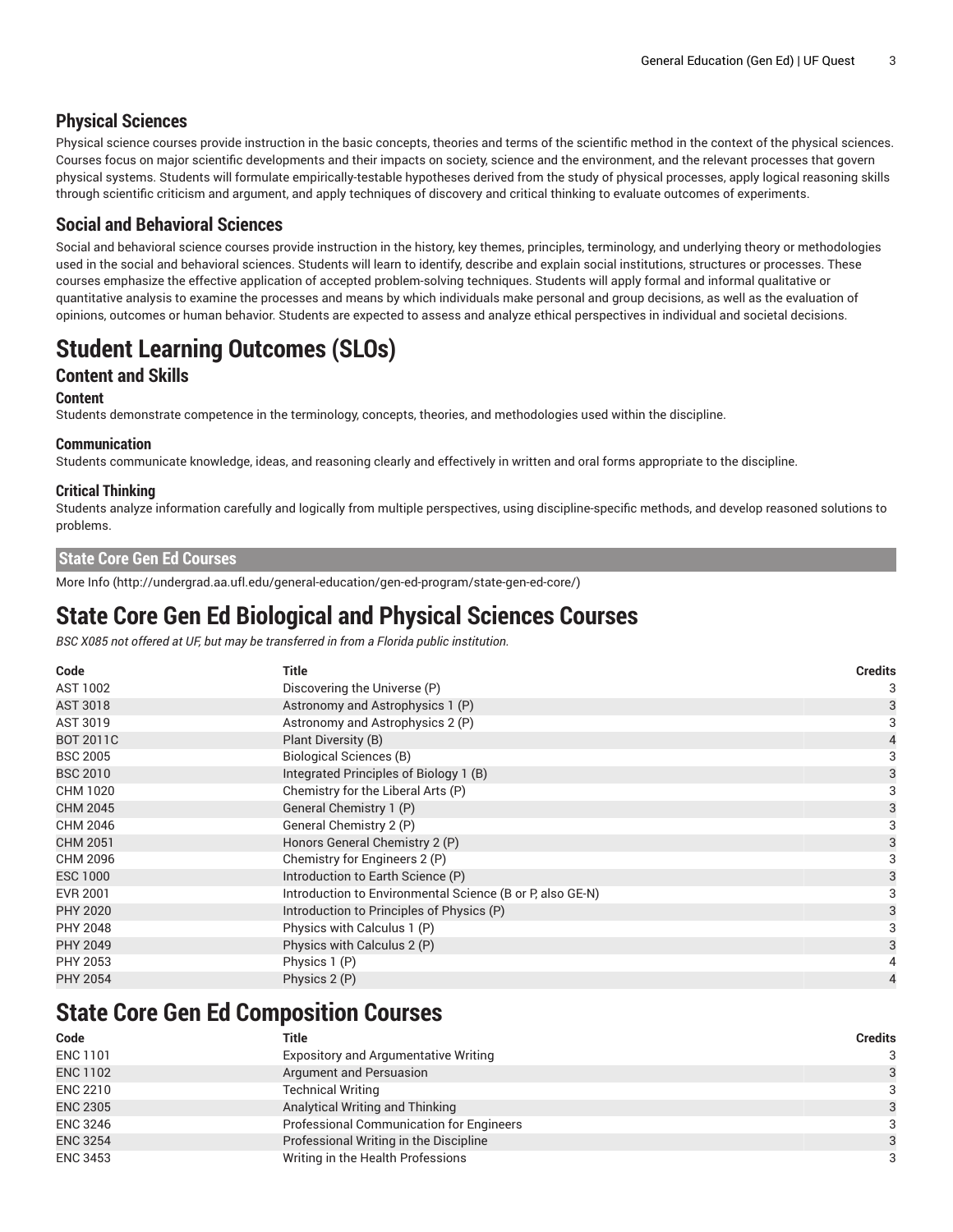| <b>ENC 3459</b> | Writing in the Medical Sciences |  |
|-----------------|---------------------------------|--|
| <b>ENC 3464</b> | Writing in the Social Sciences  |  |
| <b>ENC 3465</b> | Writing in the Law              |  |

# **State Core Gen Ed Mathematics Courses**

*All are pure math except for STA 2023.*

| Code            | Title                                 | <b>Credits</b> |
|-----------------|---------------------------------------|----------------|
| MAC 1105        | Basic College Algebra                 | 3              |
| MAC 1140        | Precalculus Algebra                   | 3              |
| MAC 1147        | Precalculus Algebra and Trigonometry  | 4              |
| MAC 2233        | Survey of Calculus 1                  | 3              |
| MAC 2311        | Analytic Geometry and Calculus 1      | 4              |
| MAC 2312        | Analytic Geometry and Calculus 2      | 4              |
| MGF 1106        | Mathematics for Liberal Arts Majors 1 | 3              |
| MGF 1107        | Mathematics for Liberal Arts Majors 2 | 3              |
| <b>STA 2023</b> | Introduction to Statistics 1          | 3              |

# **State Core Gen Ed Humanities Courses**

*HUM X020 not offered at UF, but may be transferred in from a Florida public institution.*

| Code            | Title                                                            | <b>Credits</b> |
|-----------------|------------------------------------------------------------------|----------------|
| ARH 2000        | Art Appreciation: American Diversity and Global Arts (also GE-D) | 3              |
| LIT 2000        | Introduction to Literature                                       | $\mathcal{R}$  |
| <b>MUL 2010</b> | Experiencing Music (also GE-N)                                   | 3              |
| PHI 2010        | Introduction to Philosophy                                       | $\mathcal{R}$  |
| <b>THE 2000</b> | Theatre Appreciation (also GE-D)                                 | 3              |

# **State Core Gen Ed Social and Behavioral Courses**

| Code            | Title                                | <b>Credits</b> |
|-----------------|--------------------------------------|----------------|
| AMH 2020        | United States Since 1877 (also GE-D) | 3              |
| <b>ANT 2000</b> | <b>General Anthropology</b>          | 3              |
| ECO 2013        | Principles of Macroeconomics         | 4              |
| POS 2041        | American Federal Government          | 3              |
| PSY 2012        | General Psychology                   | 3              |
| <b>SYG 2000</b> | Principles of Sociology              | 3              |

### **UF Quest**

# **UF Quest 1 Requirement**

UF Quest 1 courses fulfill the UF Quest 1 requirement and three credits of the general education requirement in the humanities. Some may also fulfill three credits of the diversity or international requirement and/or count toward the writing requirement.

UF Quest 1 courses extend beyond any one discipline. They are not a survey of or an introduction to a field. Instead, they are topical and thematic courses that explore essential questions about the human condition that are not easy to answer and hard to ignore. What makes life worth living? What makes a society a fair one? How do we manage conflicts? Who are we in relation to other people or to the natural world? Through UF Quest, students examine why the world is the way it is, what they can do about it, and how they can help solve the problems that are now confronting us. [More](http://undergrad.aa.ufl.edu/uf-quest/students/) Info [\(http://undergrad.aa.ufl.edu/uf-quest/students/](http://undergrad.aa.ufl.edu/uf-quest/students/))

### **Selecting UF Quest 1 Courses**

- A list of UF Quest 1 courses is provided on the [UF Quest website \(http://undergrad.aa.ufl.edu/uf-quest/students/quest-courses/\)](http://undergrad.aa.ufl.edu/uf-quest/students/quest-courses/).
- In the [catalog](https://catalog.ufl.edu/course-search/) course search [\(https://catalog.ufl.edu/course-search/](https://catalog.ufl.edu/course-search/)), select Quest 1 in the search results filter.
- On [ONE.UF](https://one.uf.edu/) ([https://one.uf.edu/\)](https://one.uf.edu/), select Quest 1 in the Course Properties filter and then click Search.

## **UF Quest 1 Objectives**

Quest 1 courses address the history, key themes, principles, terminologies, theories, or methodologies of various arts and humanities disciplines that ask essential questions about the human condition. Students learn to identify and analyze the distinctive elements of different arts and humanities disciplines, along with their biases and influences on essential questions about the human condition. These courses emphasize clear and effective